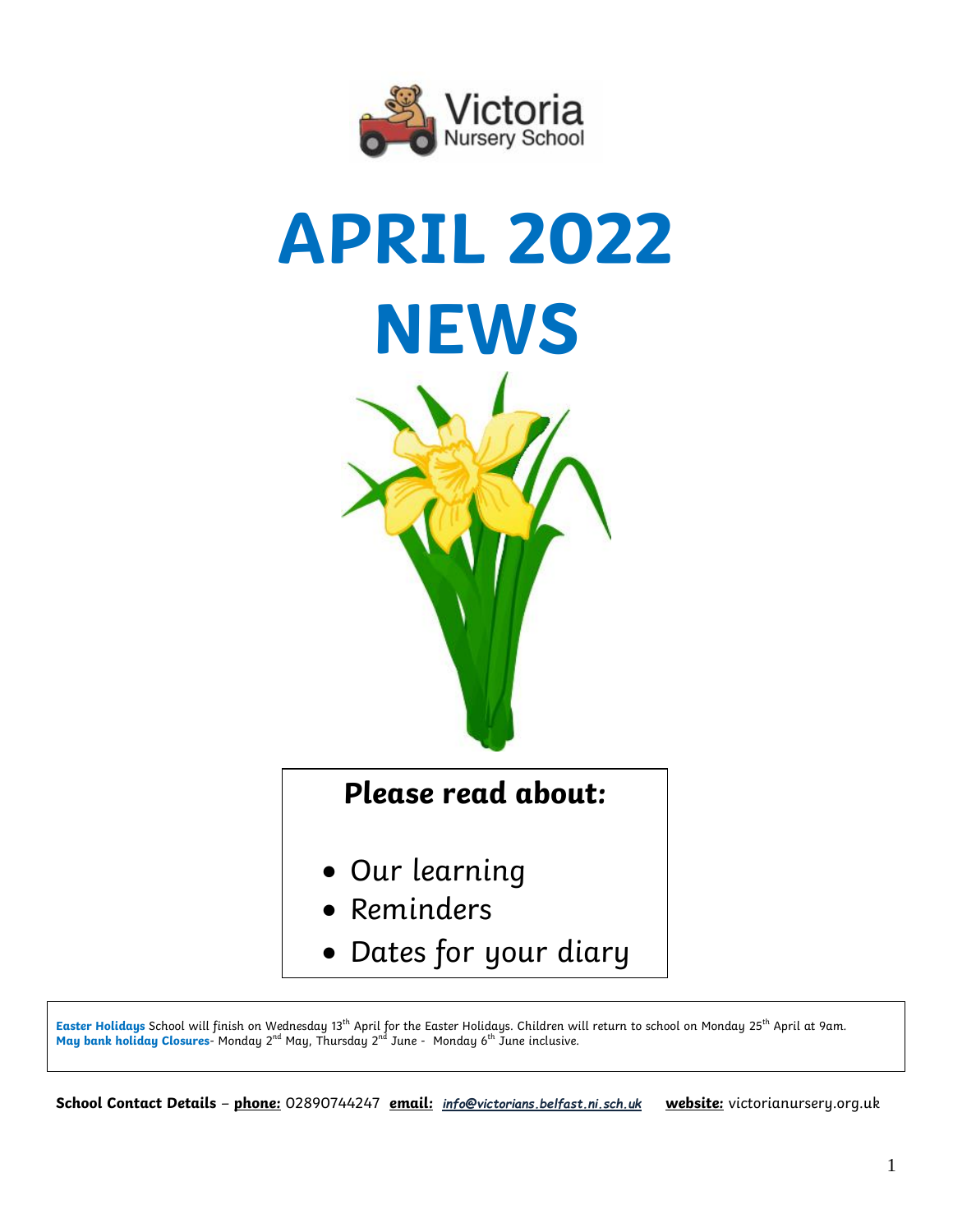# **Our Learning**

## **COLOUR THEME:**

We will focus on YELLOW, basing some of our art and craft activities on YELLOW. Please encourage your child to discuss YELLOW at home and look for yellow items in their environment.

### **FLIGHT/ MOVEMENT**

We will discuss and investigate various methods of flight i.e. Rockets Aeroplanes Helicopters Hot air balloons Kites We will name people associated e.g. Pilot, Astronaut, Captain and Navigator. We will explore our solar system and examine planets and space. We will learn through imaginative play about travel.

## **MATHEMATICAL EXPERIENCES**

Our shape for the month is a triangle and we will provide a comprehensive range of activities and support materials to further explore this shape. Please encourage your child to find triangle shapes at home and in the environment.

### **DEVELOPMENT OF PLAY**

We are encouraging concentration in play, persistence and perseverance at activities and determination to finish a task. Interaction and willingness to share equipment and resources will continue to be encouraged.

## **RHYMES AND SONGS**

We will read stories connected with our themes of Flight and the Farm. Our rhymes/songs include:- Mary had a little lamb, Little Bo Peep, Higgledy, piggledy my black hen, Old MacDonald, When all the cows are sleeping, See the little bunnies sleeping, 5 little men in a flying saucer and Zoom, Zoom, I'm going to the moon.

## **ECO NEWS**

We will continue to discuss evidence of spring. Look out for green buds, shoots and leaves everywhere. We will examine, observe and discuss the change in our nursery garden from buds, blossom and leaves.

We will look at the homes that birds make in bushes and trees and examine materials used for building nests – twigs, grass, wool and moss.

We will continue to observe springtime in our garden and plant seeds.







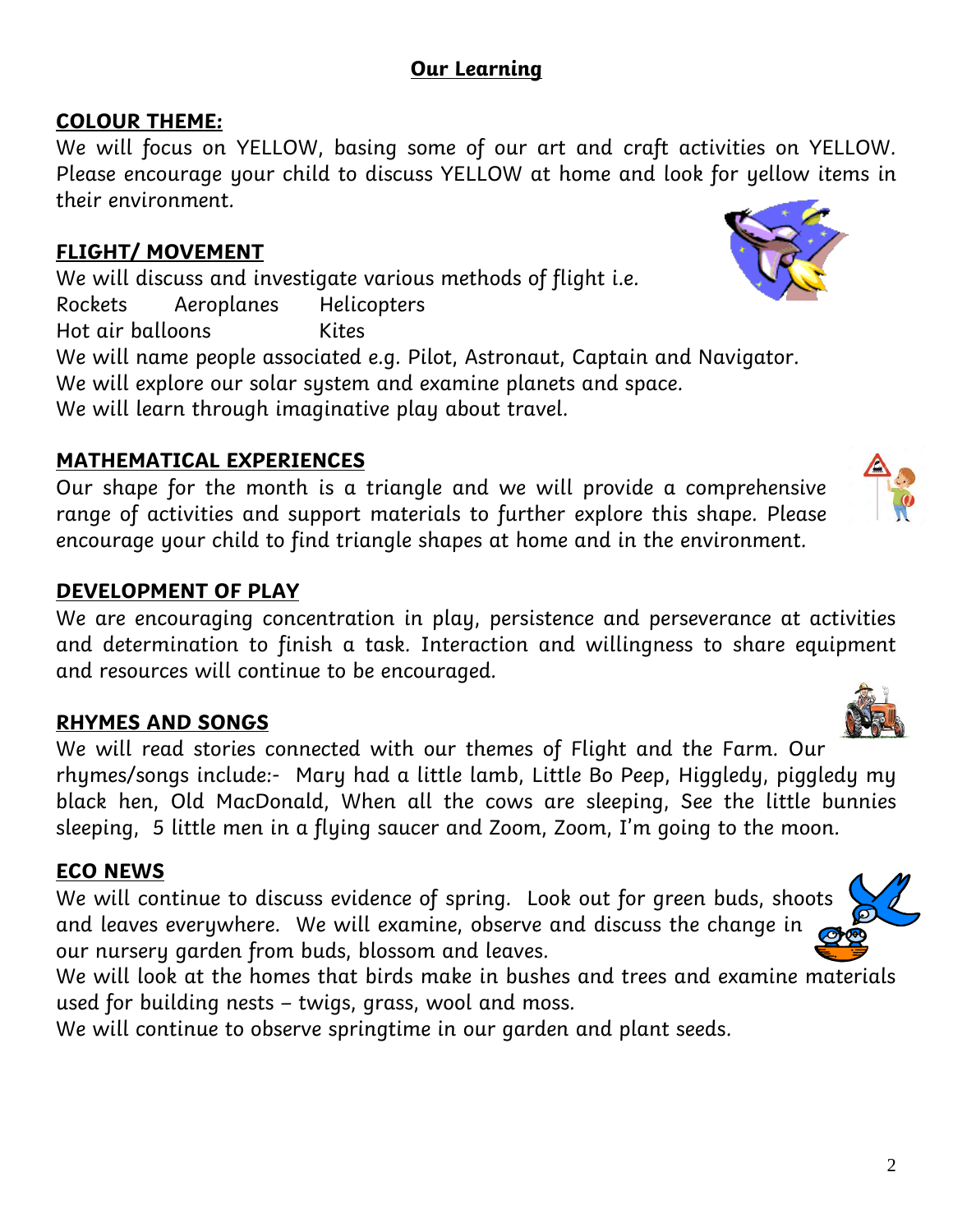## **REMINDERS**



- Please supply a box of tissues and 1 packet of anti-bacterial wipes, and 1 bottle of hand soap after Easter.
- Please ensure your child has a change of clothes in their bag in the children's bathroom.
- Inform staff immediately of changes to address / telephone numbers (this is vital in order to update records and to ensure you receive text messages from the nurseru).
- Please pay dinner / snack money on Monday, try to have the **correct** money placed in your named envelope. Inaccuracies occur when money is paid late.
- As the days become warmer children will be removing their jumpers. Please ensure all jumpers are identified with your child's name. If not clearly labelled the jumpers will be placed in a 'Lost Property' basket.
- Please ensure that sun cream is applied on hot days before attending school, staff are unable to apply or re-apply sun cream due to the possibility of allergies.

### **New Garden Area**

Our new garden area was officially opened by the Lord Mayor on 24th March 2022. Parents can use our new side garden area after school from 1.25-2pm to meet with other families from the school. If you would like to meet up with another family and use the facilities some afternoon in term 3 please let a staff member know.



## **School Photographs**

Children's individual and class photographs will be taken on Wednesday  $4<sup>th</sup>$  May 2022. Family photographs can be arranged in the morning from 8.30am – please book a slot with Mrs McAllister.

### **Advance information: Early Morning Drop Off – from 8.35am – 9am (limited places available)**

After Easter from 25<sup>th</sup> April we are offering parents in employment and education an early drop off in school from 8.35am at a cost of £1 per day. We have approximately 10 places which will be allocated on a first come first served basis. In order to make this programme sustainable, bookings must be paid monthly in advance. No refunds can be given for days absent.

April – 5 days (from 25<sup>th</sup> April) x  $E1 = E5$  to be paid by Wednesday 13<sup>th</sup> April May – 20 days  $x \n\t\pounds1 = \pounds20$  paid by Wednesday  $27<sup>th</sup>$  April June – 19 days x £1 =  $£18$  paid by Wednesday 25<sup>th</sup> May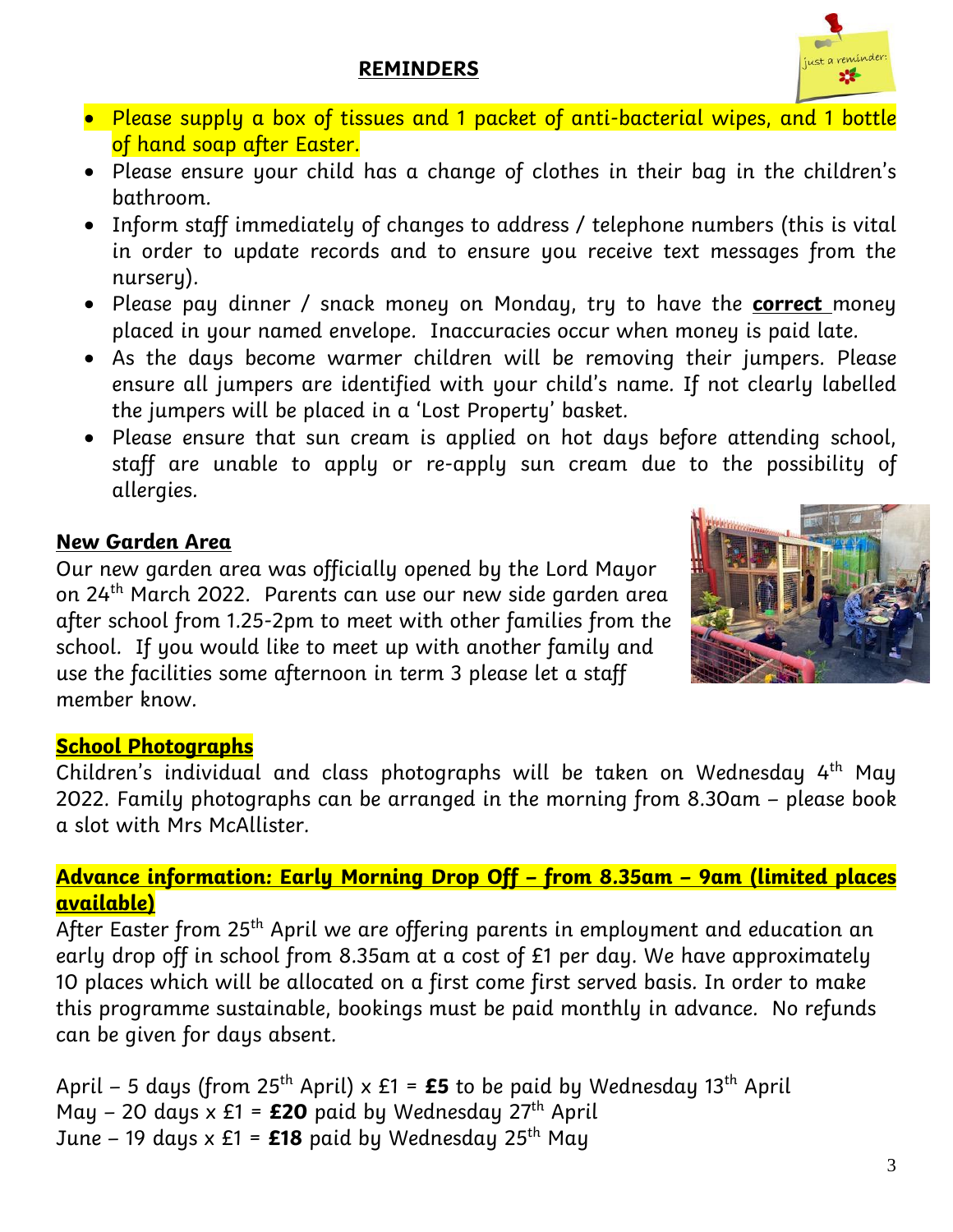## **The Holy month of Ramadan**

On the 2<sup>nd</sup> April the month of Ramadan begins until 1<sup>st</sup> May. During the holy month of Ramadan, Muslims across the globe endure a period of daily fasting – the annual event represents a time to fast and devote a particular focus to prayer, purification and charitable acts. Best wishes to our Muslim families in our school community during this holy month.

#### **New Lodge Arts Workshops**

The children have taken part in art workshops in school with artists from New Lodge Arts. This is part of the Spring Festival in Alexandria Park which took place at the end of March.

#### **RISE NI Sessions**

The children are taking part in 'pre-writing skills' and 'lets get talking' small group sessions with Rise NI and Mrs McAllister. These sessions help promote the development of key skills.

#### **DATES FOR YOUR DIARY**

#### **Easter Holidays**



School will finish at the normal time on Wednesday 13<sup>th</sup> April for the Easter Holidays. Children will return to school on Monday 25th April at 9am.

#### **May bank holiday closures**

The school will be closed on Monday 2<sup>nd</sup> May and Thursday 2<sup>nd</sup> June to Monday 6<sup>th</sup> June inclusive.

### **Parent and Child trip to the Farm – Date: 11 th May**

We are aoina to Sprinavale farm on Wednesdau 11<sup>th</sup> Mau. This is a parent and child trip – **all children MUST BE accompanied by 1 family member**. The cost of the trip is  $£17$  per child and parent - the school will cover the cost of the trip through the snack fund.

Parents and children should arrive at the school at 9.45am. The bus will leave at 10am and arrive in Springvale at 10.30am. Parents will accompany their child around the farm. A packed lunch will be provided for your child. You may want to bring a snack for your child and a lunch for yourself. The bus will take us back at 1pm and you will be dropped back at the school by 1.30pm.

You will receive an activity sheet on arrival detailed with the activities and the times they will be taking place at. You will also receive a map of the farm on arrival. I have attached a copy of the map from last season for you to have a look at. <https://streamvale.com/>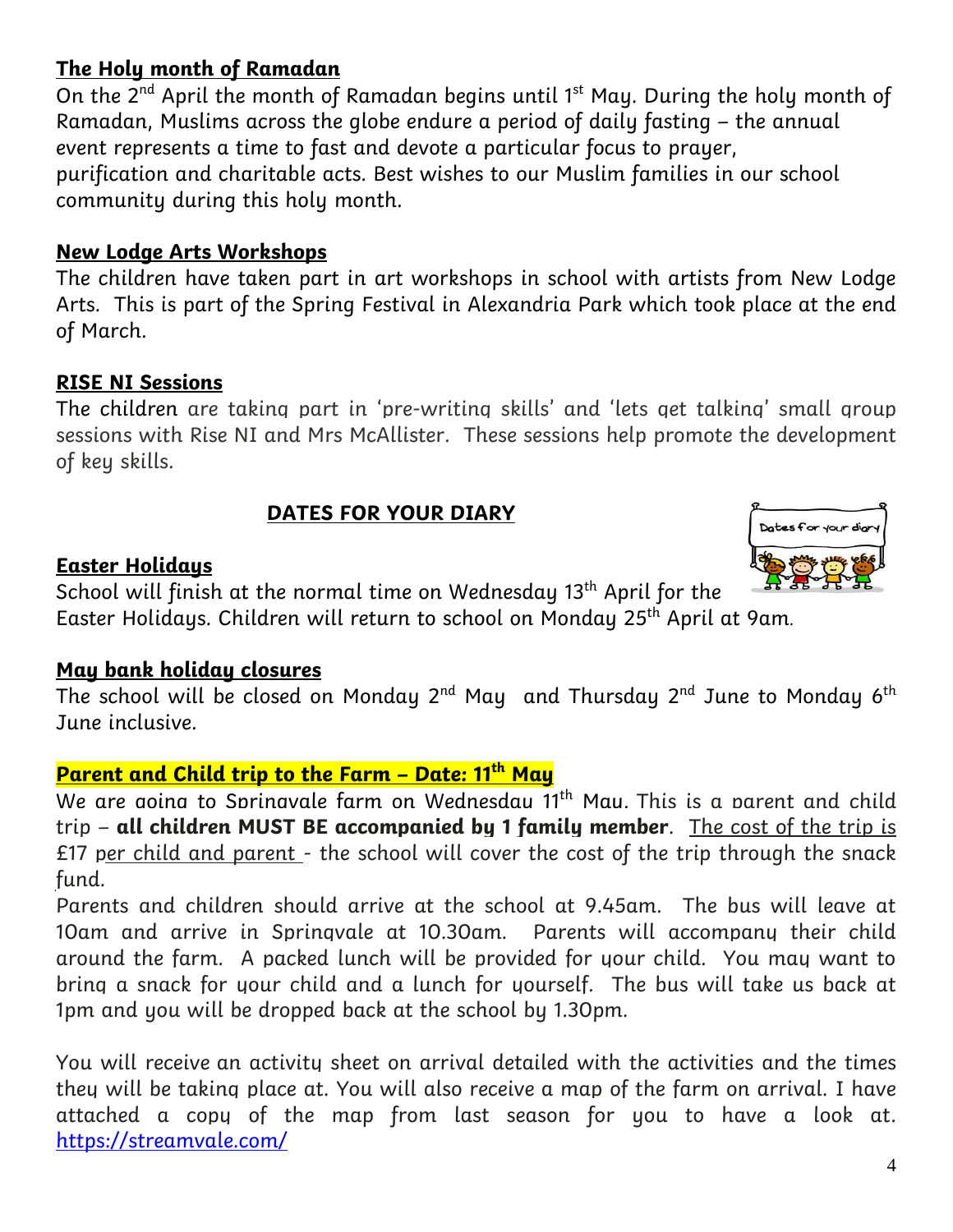

### **HOME LEARNING**

Our website has many ideas and activities for you to extend your child's learning at home. Please click on [https://www.victorianursery.org.uk/home-learning/.](https://www.victorianursery.org.uk/home-learning/)

Our electronic devices lending scheme will continue this month. Children will be given an electronic device for a weekend once a month to extend learning. Instructions about how to use the device and keep in safe will be included in the bag.

Every two weeks your child will be given a 'Lending Library Bag' to enhance our

promotion of Language and Literacy in the curriculum. The bags will be distributed on Thursday afternoons and should be returned the following Wednesday morning; this will give you ample time to share the books over the week. Each bag will contain 5 books and a plastic folder with photographs of the books to help you to collate them for their return to school.



Every child was given a home learning bag at the beginning of the term with various activities as part of our Getting ready to Learn Programme. Links and other information have been sent via Seesaw. This bag is to be kept at home to be used at your leisure and can also be in the case of school absence.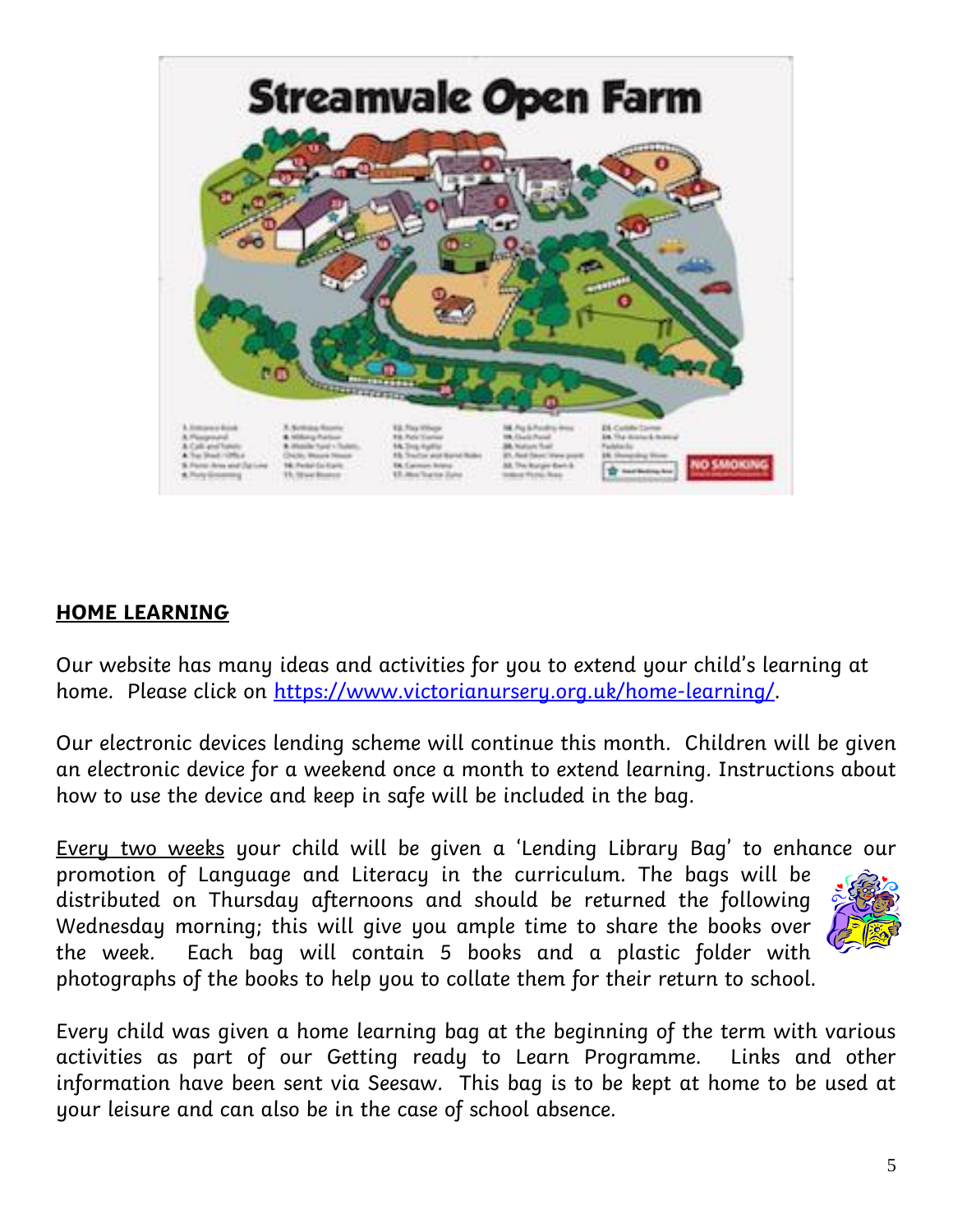You can follow our **High 5 positive behaviour programme** focusing on Play, Praise, Commands, Rewards and Consequences. Links to webinars and content can be found on our website [https://victorianursery.org.uk/parents/high-5-positive-behaviour](https://victorianursery.org.uk/parents/high-5-positive-behaviour-programme/)[programme/.](https://victorianursery.org.uk/parents/high-5-positive-behaviour-programme/) It is vital that we work together to support children to display positive behaviour so they have a successful school experience.

# **COVID -19 SCHOOL INFORMATION**

## **ARRIVAL/ COLLECTION OF CHILDREN**

Thank you for keeping your child at home when they are unwell. We wish to remind parents that children should not return to school before they have fully recovered.

If your child has COVID symptoms your child should NOT come to school. Please follow PHA guidelines.

It is everyone's responsibility in our school community to protect our children, staff and families.

In the case of vomiting and diarrhoea – only when full sleeping and eating patterns have been re-established and your child is in good form. In the case of any vomiting and diarrhoea  $-48$  hours must have elapsed AFTER the last episode of diarrhoea before any child may safely return to school. For example, if your child had diarrhoea on Tuesday evening they should not return to school until Friday morning.

Reminders –

- 1. Face coverings should be worn by all adults entering our school grounds.
- 2. Staggered start from 9am to 9.30am.
- 3. On arrival stand on the red cones 2m apart. Hold your child's hand and do not let them play on equipment in the playground.
- 4. ONLY ONE family should be in the covered veranda area at a time.
- 5. Help your child to hang up their coat and to wash their hands at the sink (only family should be at the sink at a time).
- 6. When you are leaving after arrival walk please around the slide and down the side of the tunnel to avoid congestion.
- 7. Please collect your child on time. Staggered pick up is between 1.15pm 1.25pm. There is no supervision available after 1.30pm.